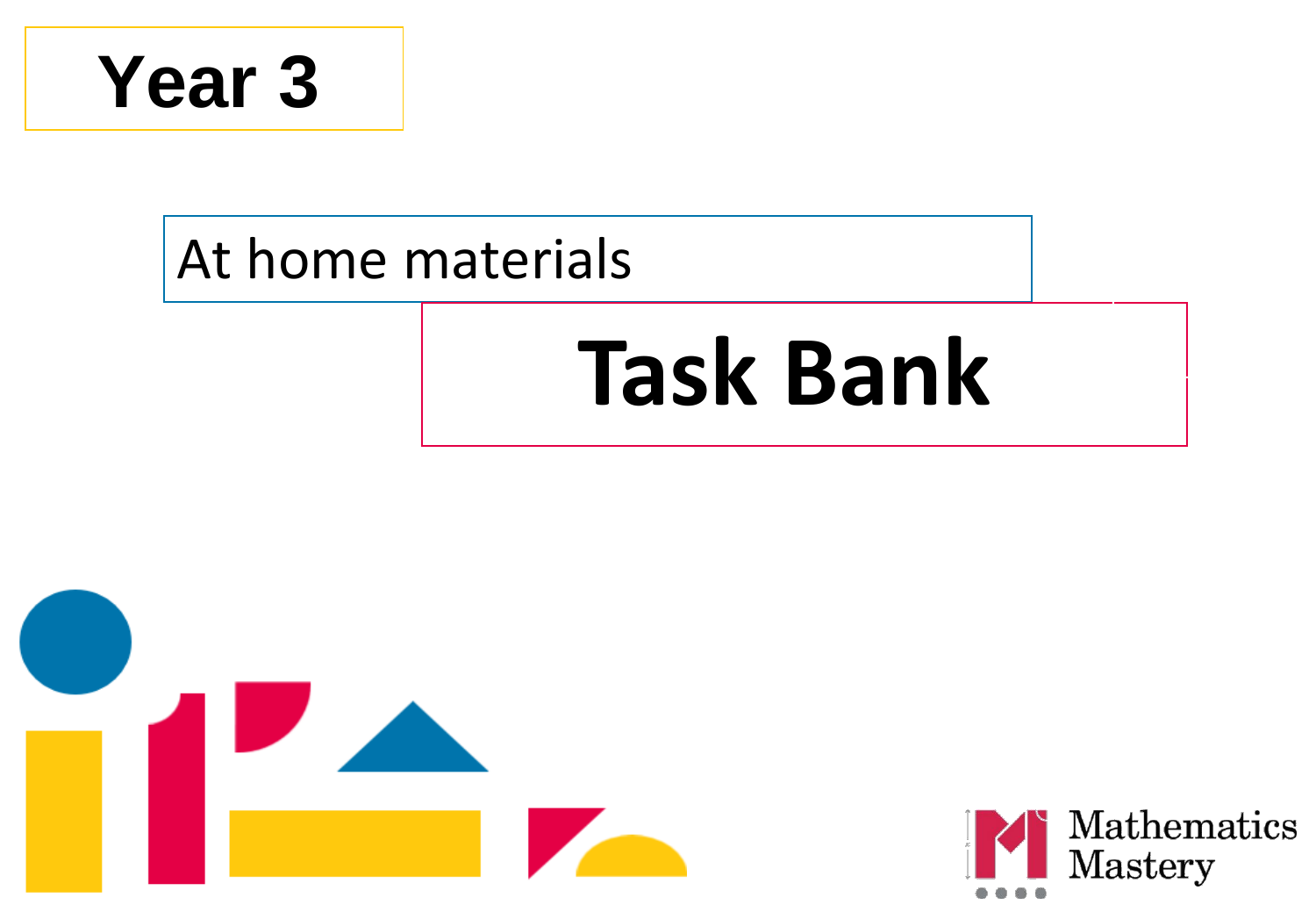#### **Mathematics Mastery**

#### What is 'Mastery'?

The 'mastery approach' to teaching mathematics is the underlying principle of Mathematics Mastery. Instead of learning mathematical procedures by rote, we want your child to build a deep understanding of concepts which will enable them to apply their learning in different situations. To achieve this we aim to develop pupils' **Conceptual Understanding, Mathematical Thinking** and **Language and Communication** (see diagram).



#### Success for all

At school we believe all pupils can achieve success in maths. We encourage pupils to have a belief that effort leads to success and that challenges are opportunities to learn. Here are a few tips to encourage your children at home with maths:

- $\checkmark$  Talk to your children about everyday maths
- Play games with them
- Value mistakes as learning opportunities
- Recognise that there is more than one way to work things out
- ✓ Praise children for effort over outcome
- Avoid saying things like "I'm useless at maths"

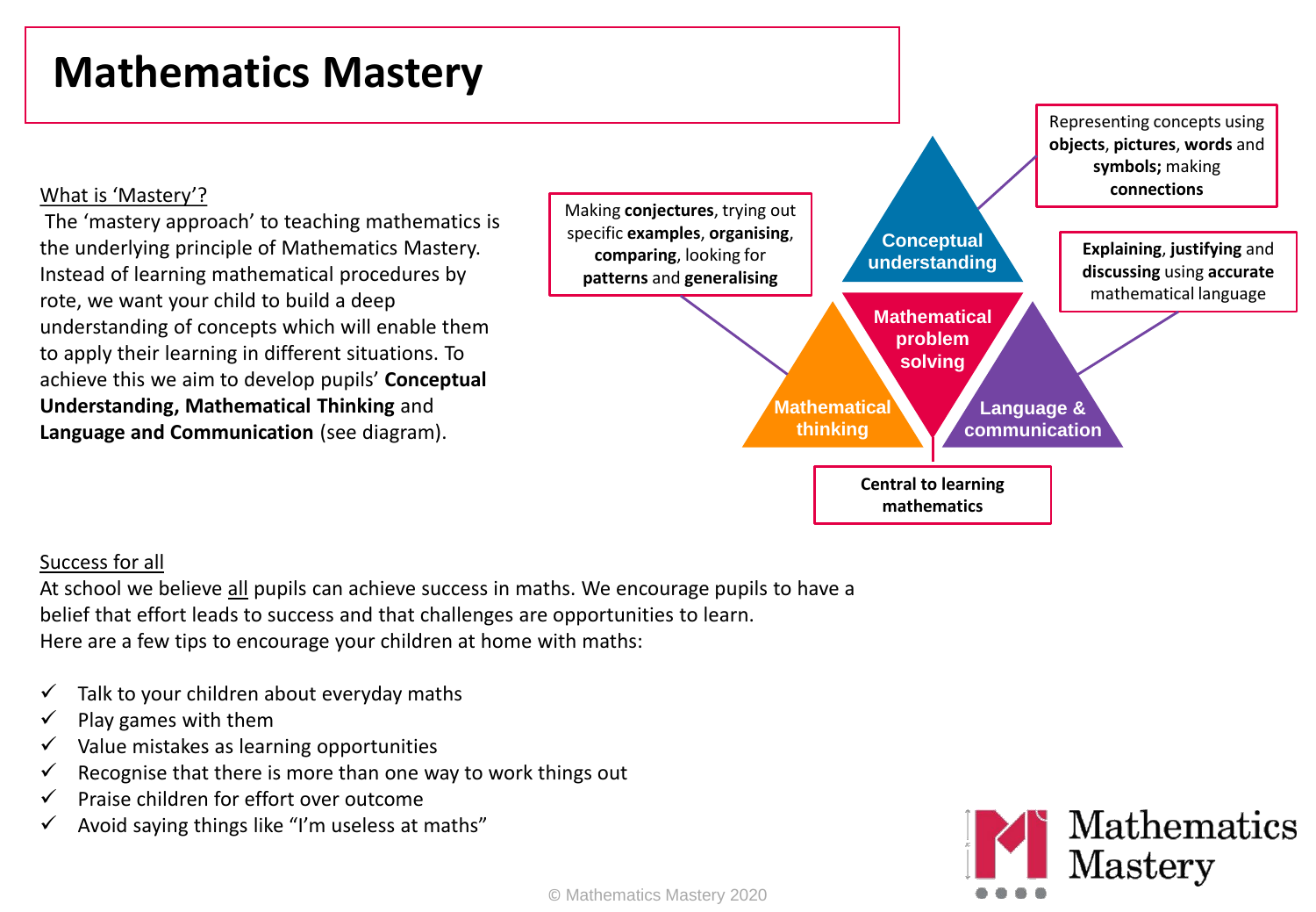### **Ideas for Depth**

We have developed ten ideas that challenge pupils to develop a depth of understanding within a concept and build up habits of thinking mathematically.. Each of the ten ideas is represented by a picture or symbol and you will see these throughout the task bank. Each is explained below.





#### '**Reason it'** Explain how you know. Remember

to use the star words!







Answer

#### '**Draw it'** Draw a picture to explain or demonstrate what you have worked out.

#### **Maths story'**

Make up a real-life story using your equation/numbers or shapes. Try to use the star words.

#### '**What's the question**?'

If this is the answer, what could the question have been?

#### '**Odd one out'**

Find an odd one out and explain why it doesn't fit. Does your partner agree with you? Could another one be the odd one out? Why?

#### **Find a pattern'**

Can you see a pattern? Continuing this pattern, what would happen if...? What came before? What comes next? Explain how you know







'**What's wrong with this**?' Can you explain what is wrong with this and correct the error?

'**What's the same? What's different?**' Describe as many things as you can.

'**Have you found all possibilities**?' Is there more than one way of completing this? Is there more than one answer? Have you found them all?



Odd one out



#### © Mathematics Mastery 2020

M

M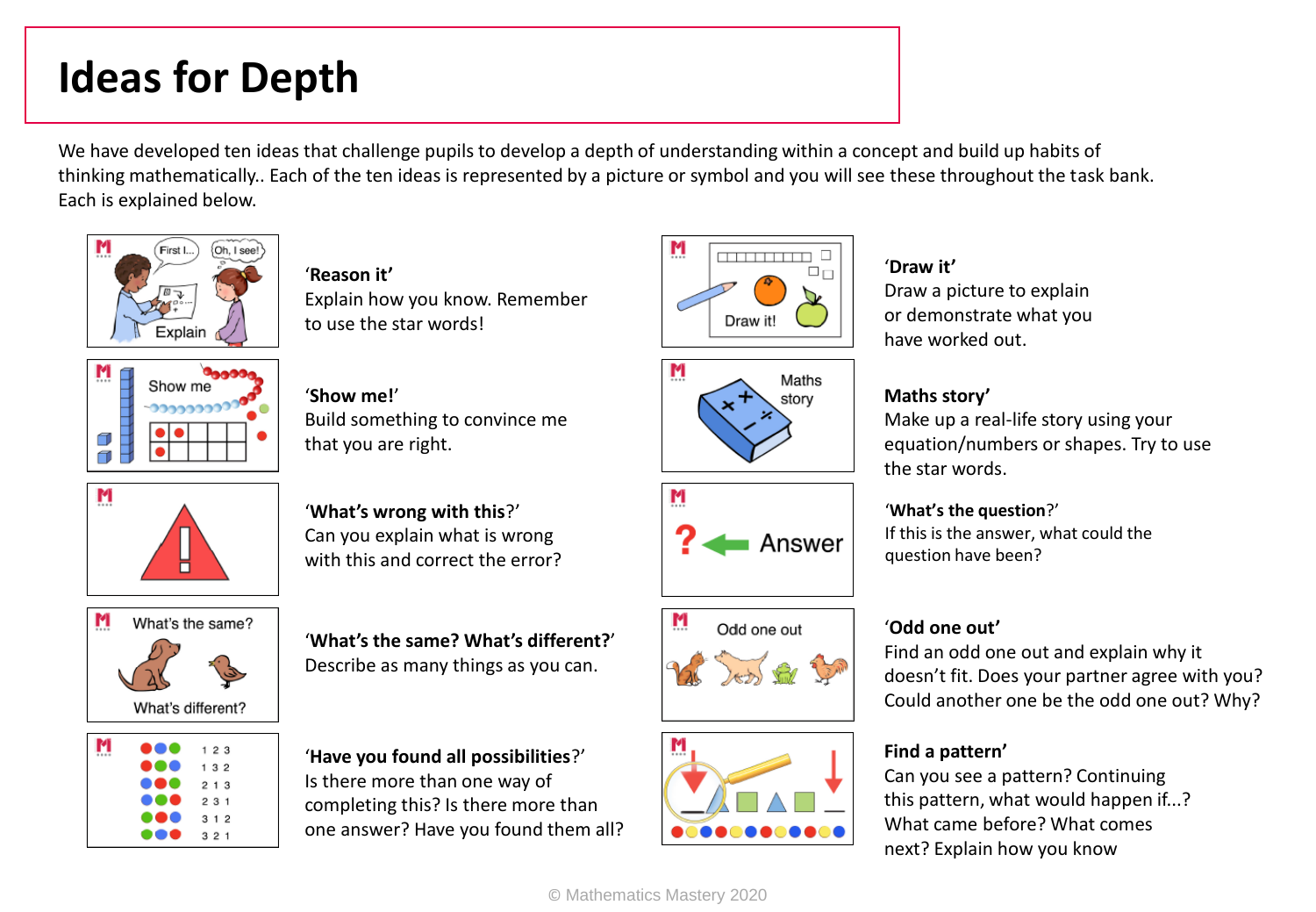## **Contents**

Task banks are organised by the following topics and we recommend exploring one topic per week.

[Week 5: Angles](#page-4-0)

[Week 6: Geometry](#page-11-0)

[Week 7: Measures](#page-19-0)

Aim to complete one task per day. There is a range of tasks to choose from each week.



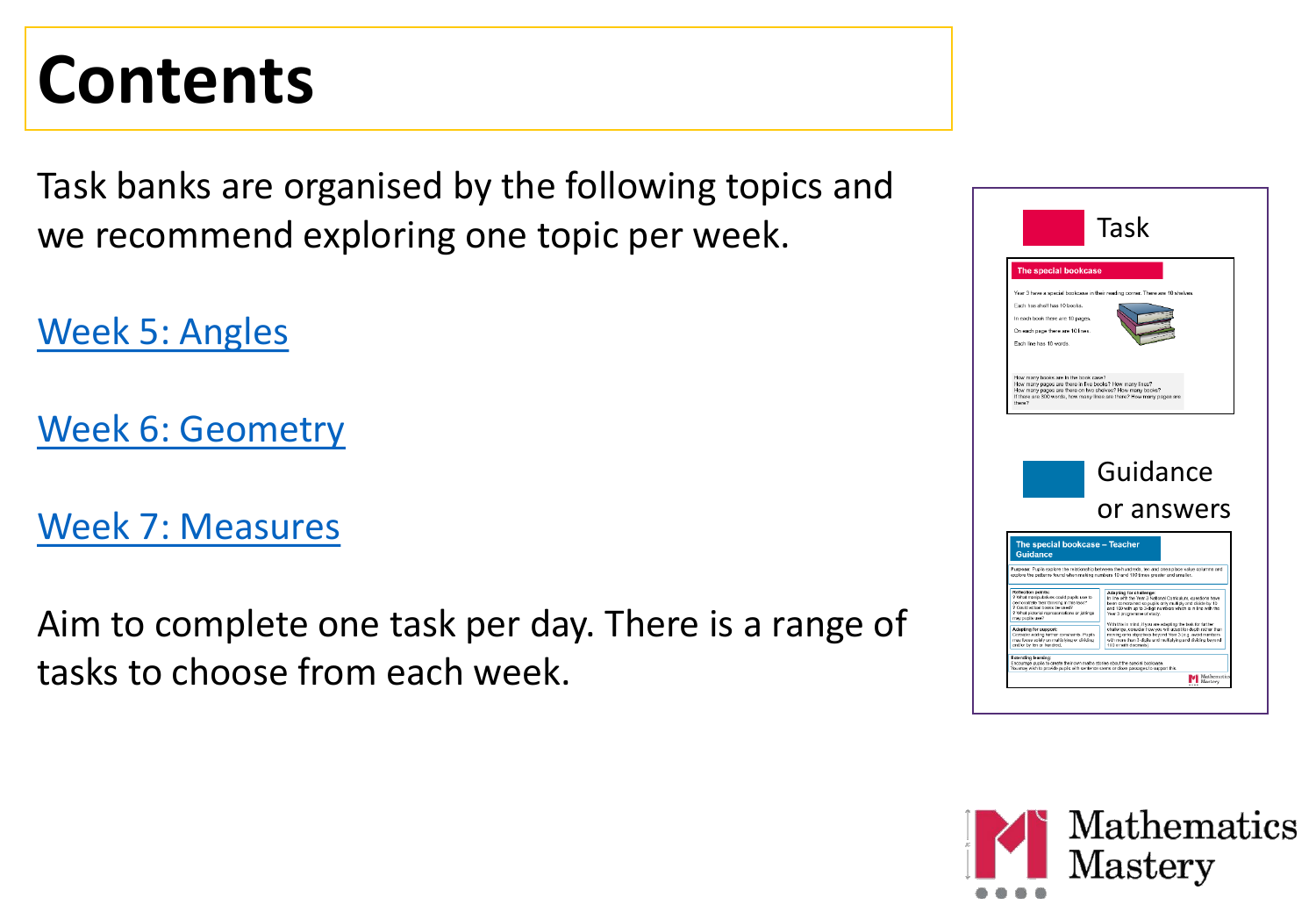### <span id="page-4-0"></span>**Flag fantastic**

Semaphore is a signalling system using flags or other hand-held equipment. The position of the flags shows a letter of the alphabet. This is the signal for the letter A.

What angles can you form using the letters of your name?

Can you find a word containing **exactly three** right angles?

Can you find a word containing **only** obtuse angles?

The letter A forms an acute angle.

Create a message for someone else using this code.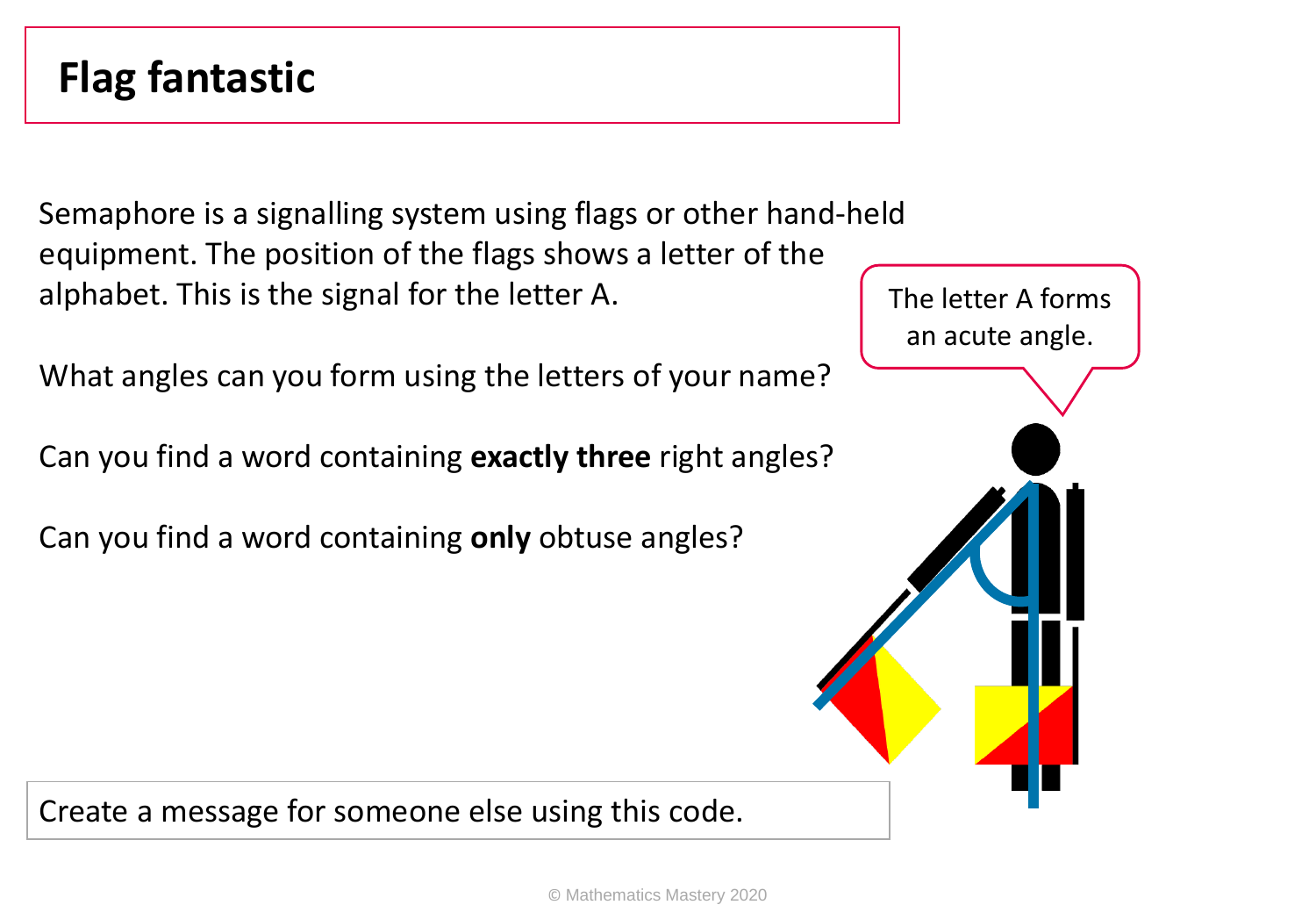#### **Flag fantastic – the semaphore alphabet**



Image taken from: [https://commons.wikimedia.org/wiki/File:Semaphore\\_Signals\\_A-Z.jpg](https://commons.wikimedia.org/wiki/File:Semaphore_Signals_A-Z.jpg)

© Mathematics Mastery 2020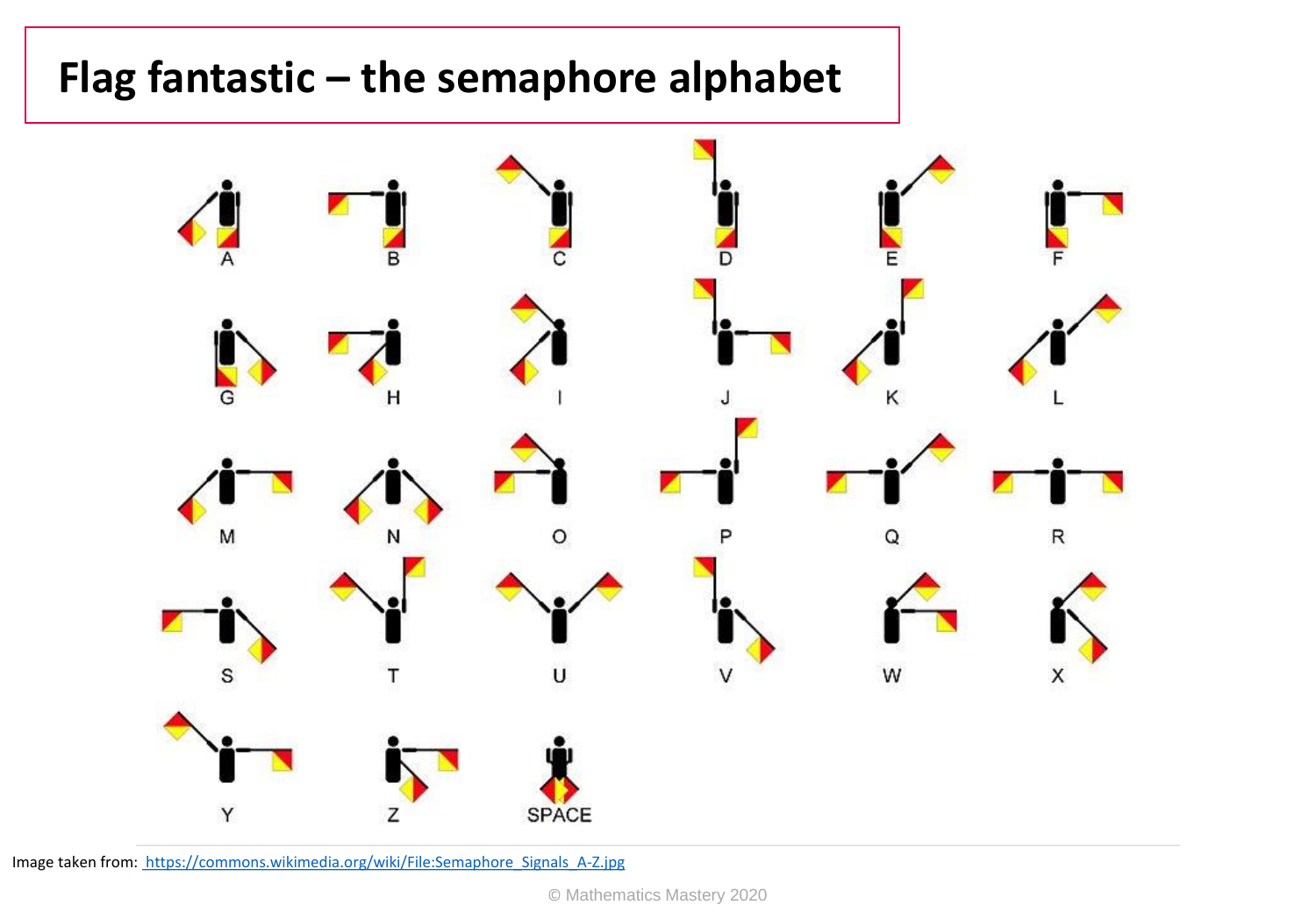### **Feel the Turn**

Using four or five mini figures (e.g. Lego, Playmobil, teddies) place them in a circle with one in the middle.

The figure in the middle faces another figure around the edge of the circle.

Without moving off the spot, now turn the figure to face another figure.

How many ways can you describe the turn? What did you feel?

Now, facing the same starting point, turn complete other turns always starting at the same starting point.

Compare each of these turns to the original turn how would you describe them?



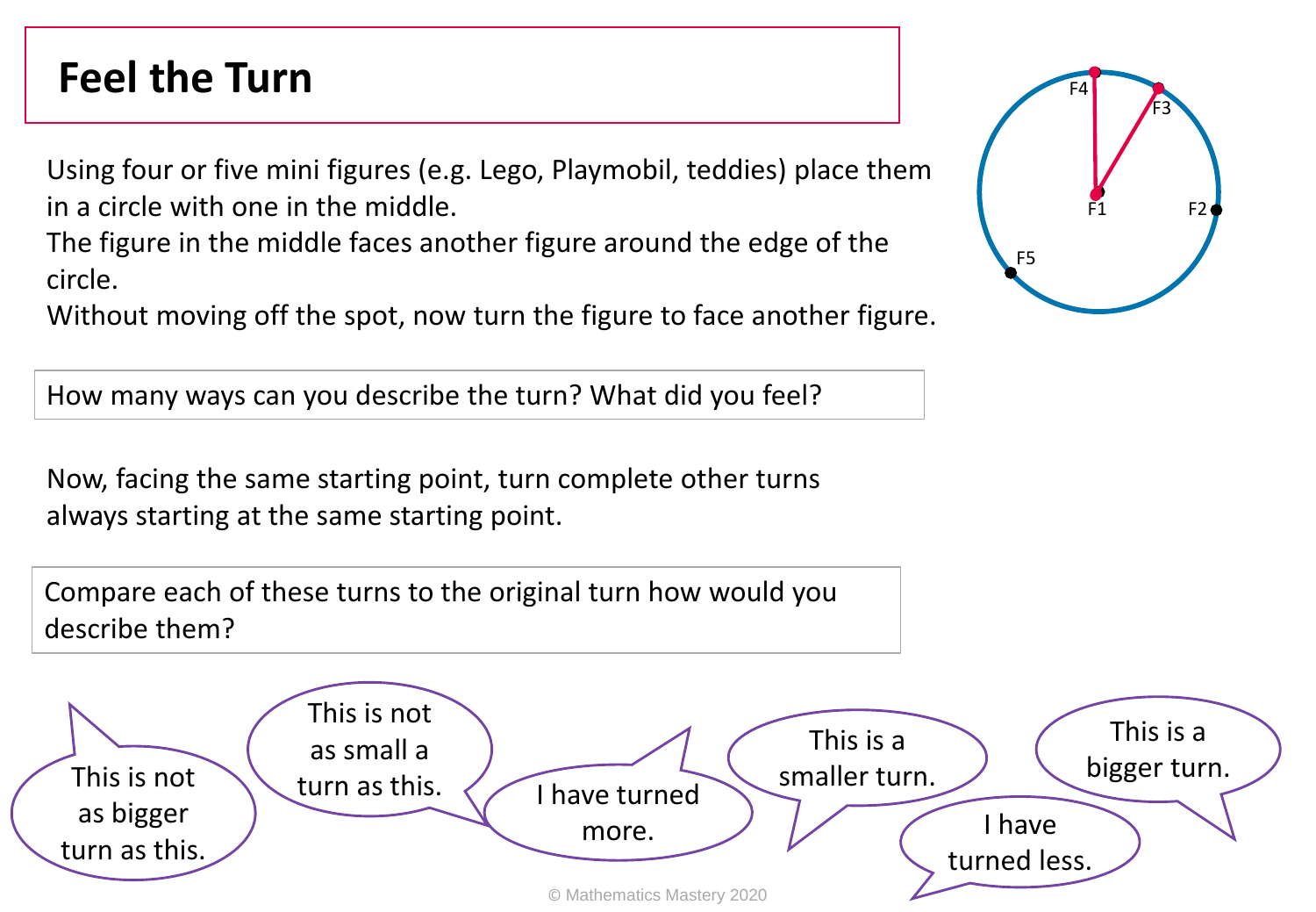### **Feel the Turn – Adult guidance**

https://vimeo.com/manage/390836257/g

**Purpose**: For pupils to experience angle as a measure of turn between two points and to compare the differing turns using informal language

**Suggested sequence of learning**: Set the figures into a circle with one placed in the middle. You may wish to draw a dot in the middle to keep them rooted to the spot. Ask the pupils to turn the figure in the middle from one figure to another in the circle. Encourage them to choose another figure to turn to and face whilst keeping the figure on the spot.

Encourage informal language to describe, think and talk about what they feel when turning and comparing turns to each other.

**?** If figure 2 were to walk closer to the middle, would the angle be bigger, smaller or stay the same?

**?** How could we change the size of the angle? How can we make the angle smaller? Bigger?

**?** Where would we need to place XX to make the angle the same?

**Adaptations**: There are various ways this task can be adapted.

- Provide with a set of turns to complete and describe as shown on the right.

- Pupils could mark the lines on the ground use skipping ropes or chalks to represent the arms of a static angle. This will support them in making connections between angle as a measure of turn and the static lines drawn on a page.



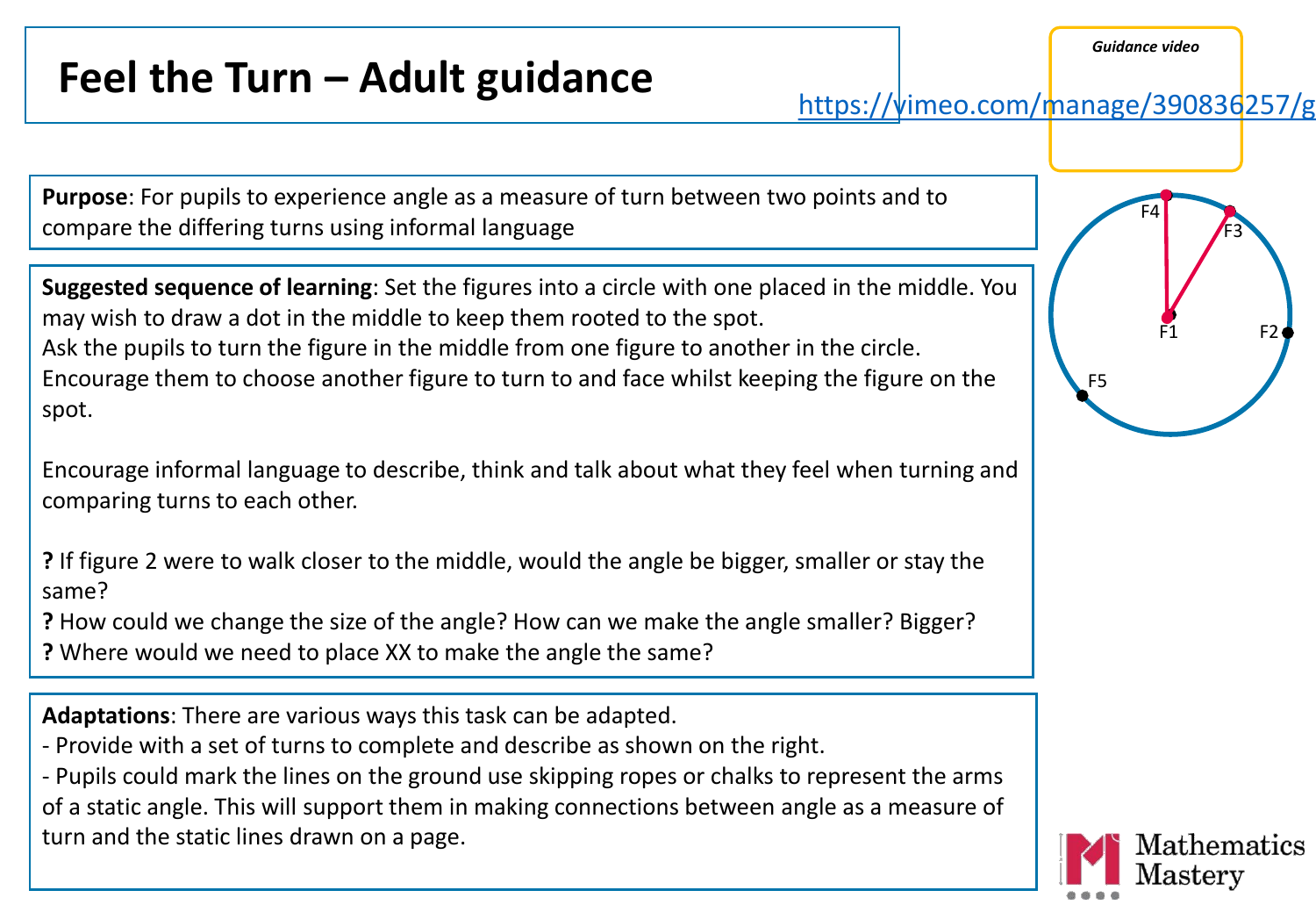#### **Criss-cross**

Using tape, take five strips each and lay them across the table so they all criss-cross.

| <b>Points</b> |          |
|---------------|----------|
| Acute         | 3 points |
| Obtuse        | 2 points |
| Right         | 1 point  |

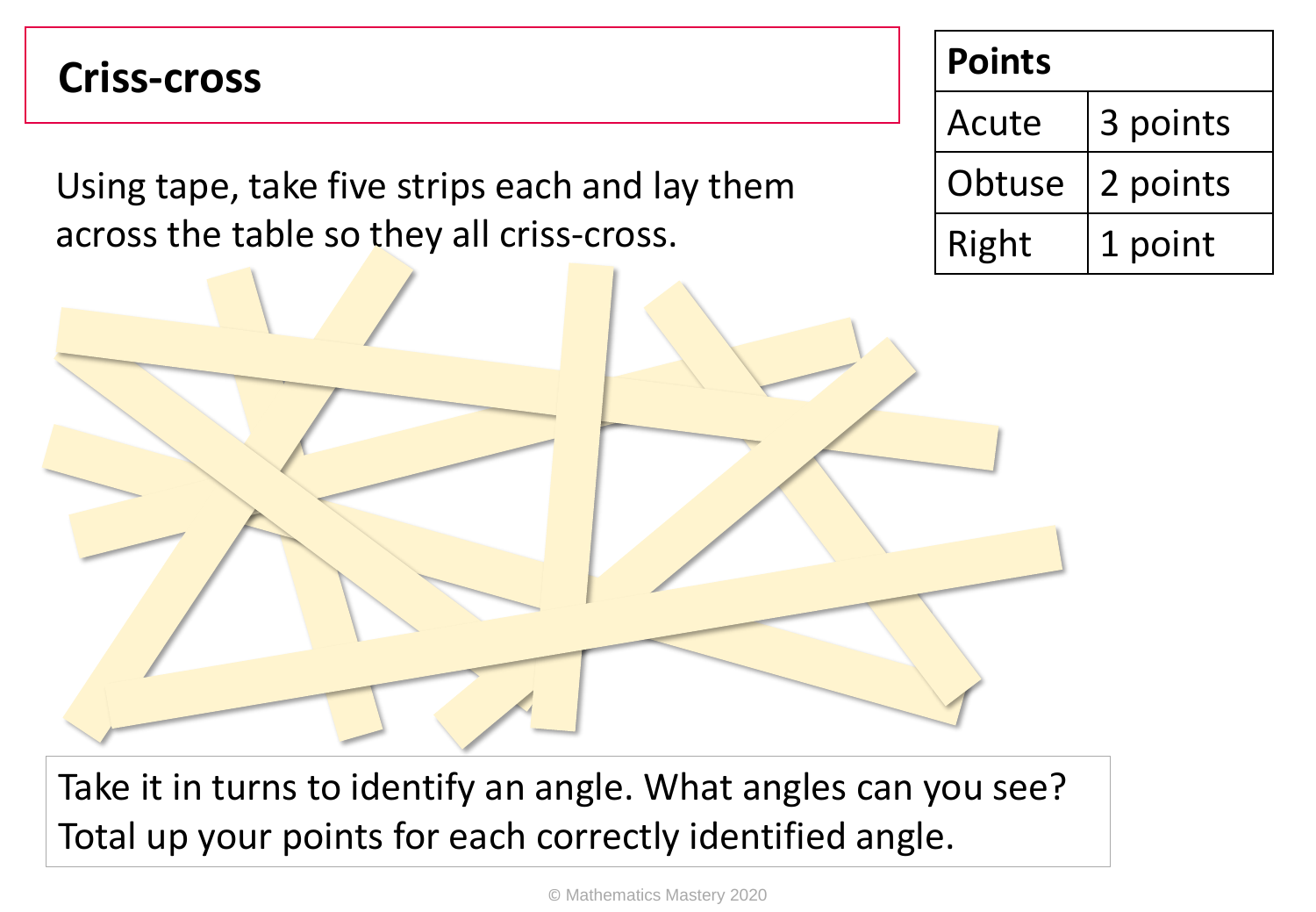Using your arms…

What examples can you make of a right angle? What non-examples can you make of a right angle?

Now try the same for acute angles.

Now try the same for obtuse angles.

What examples can you find around your house?

How can you prove that it is or isn't a right angle?

Take pictures of the different angles you find and create. How would you sort them?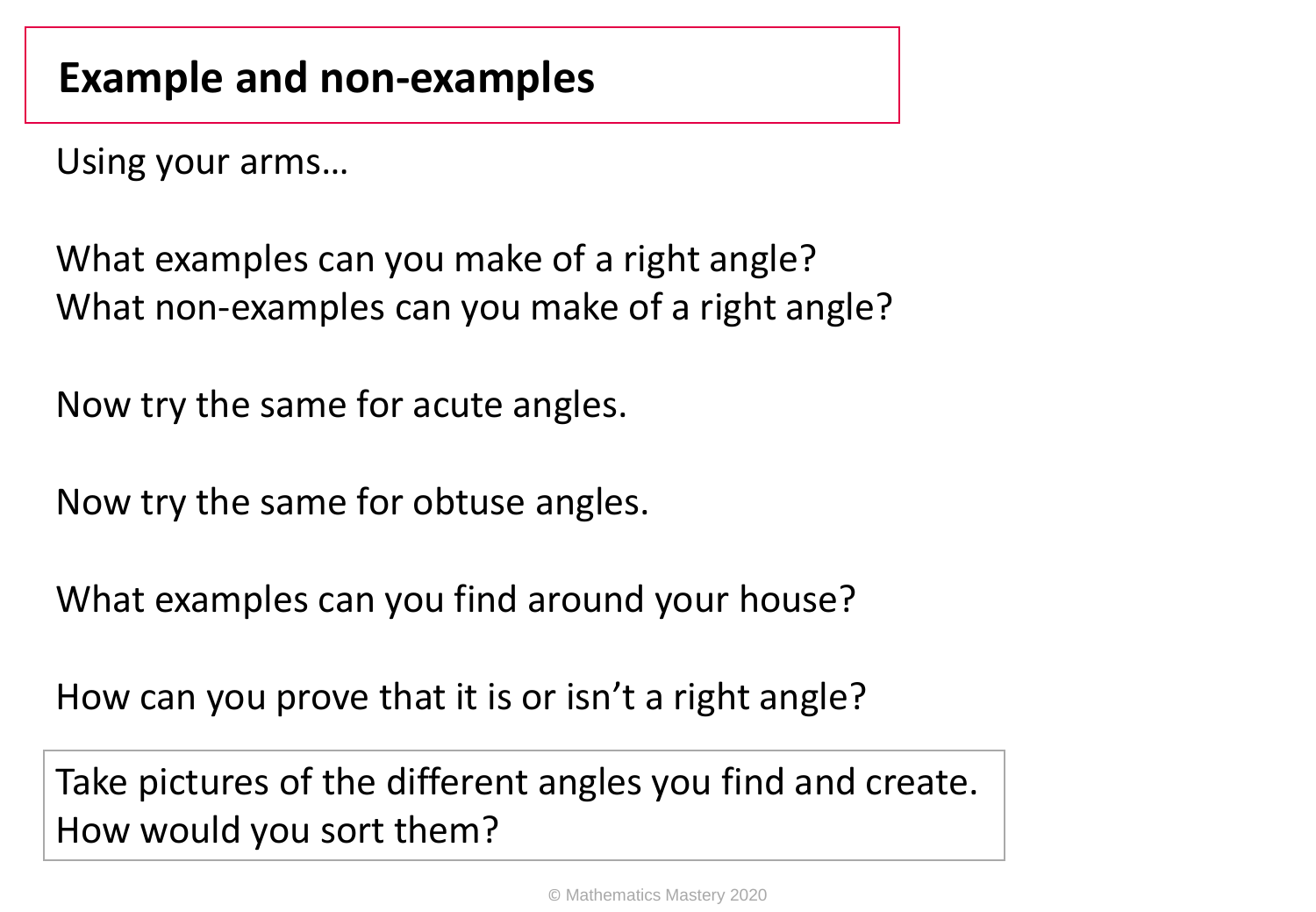### **Clock watching**

Using a clock, what angles can you make using the hands as the arms?

What times have you made? What if you swapped the minute and hour hands?



How many different times can you make where the arms represent;

- a right angle?
- an acute angle?
- an obtuse angle?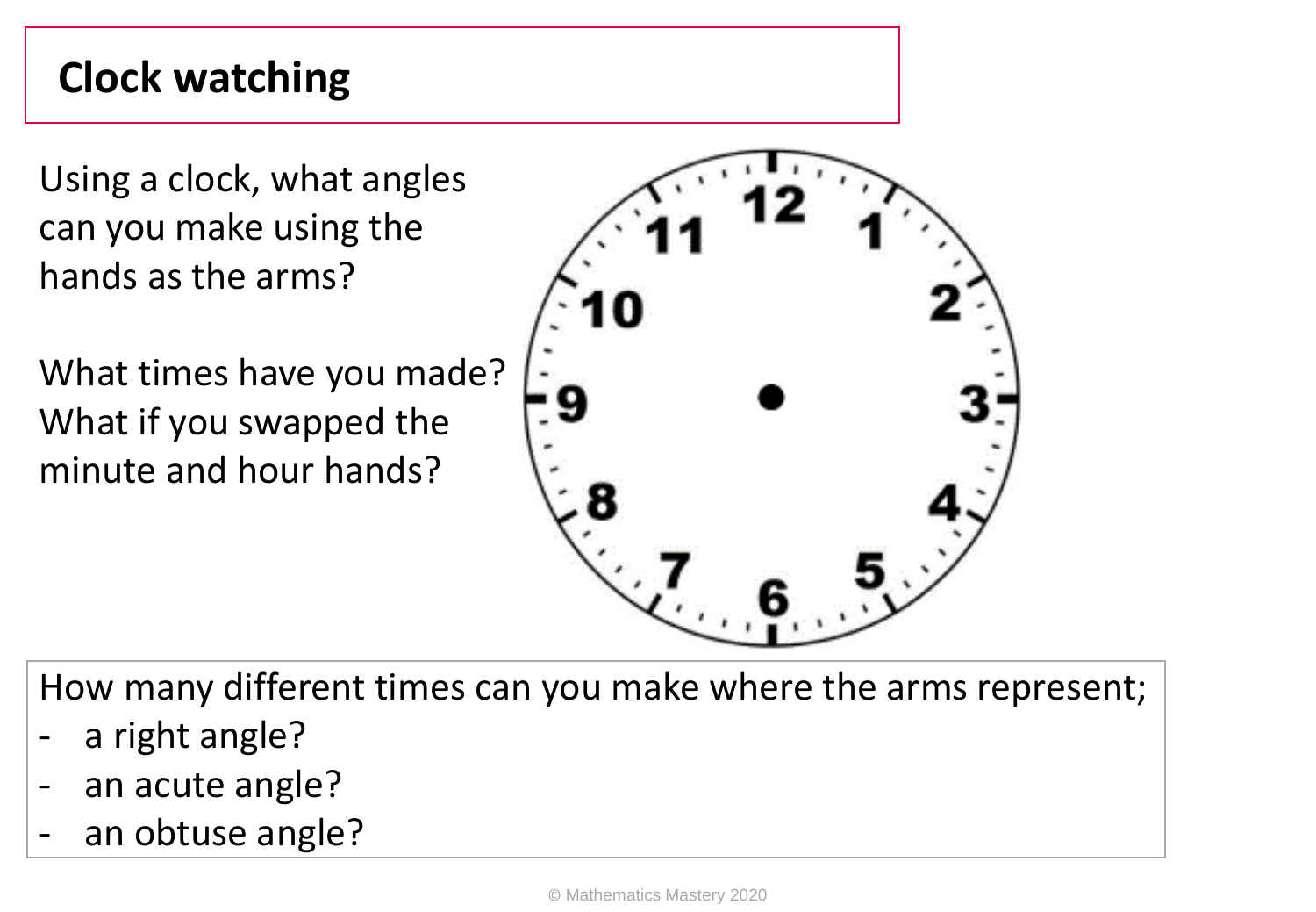### <span id="page-11-0"></span>**Shape hunt**

Use the things in the place where you are to find and describe different shapes and patterns.

How many different mathematical words and phrases can you use?







Create sketches of different items. Change your position and explore how this changes the shapes you can see.

© Mathematics Mastery 2020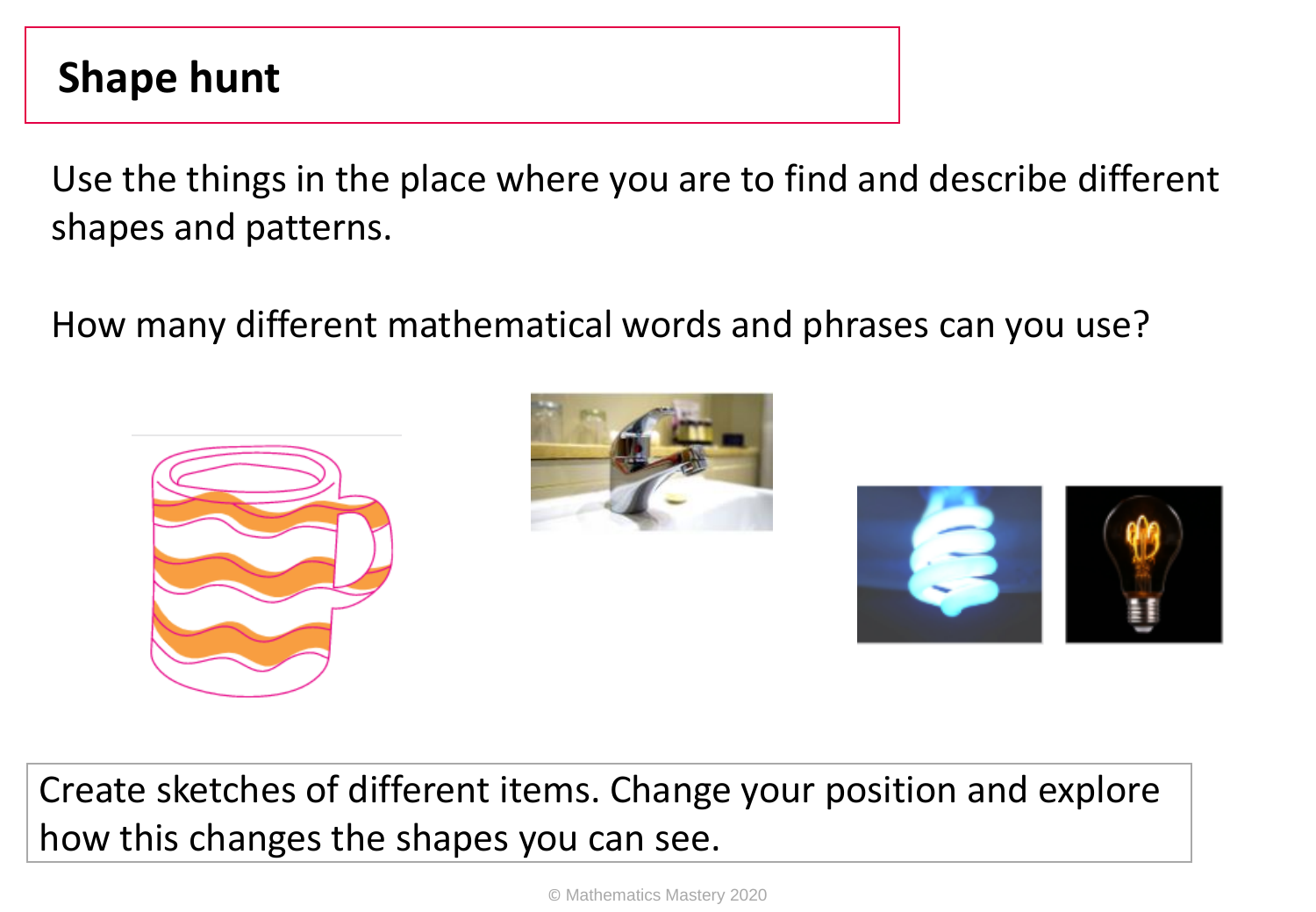#### **Tangram**



Cut out the seven shapes.



What pictures can you make using these shapes?

© Mathematics Mastery 2020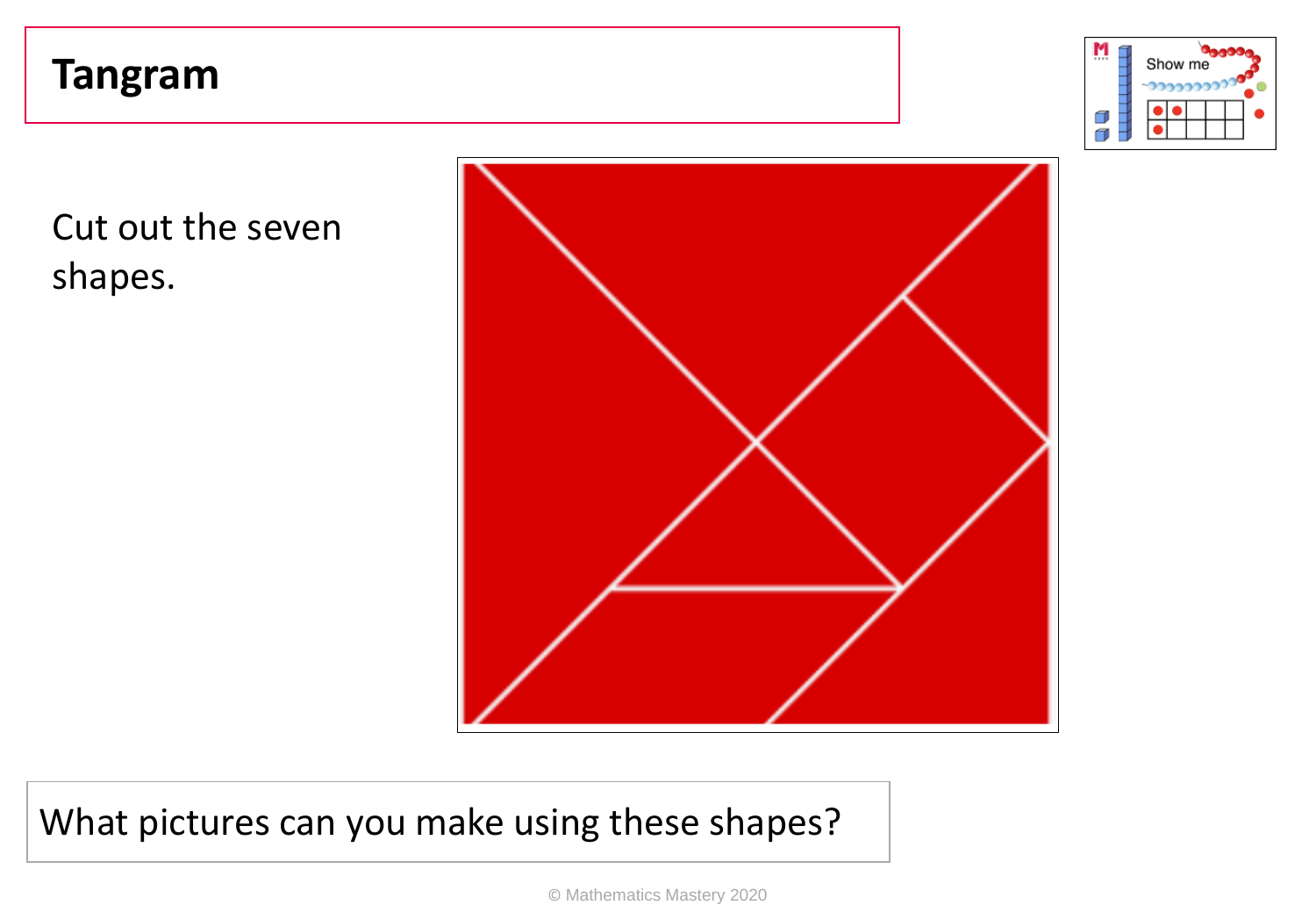Using different 2D shapes, what pictures can you draw?

What picture can you draw using squares?

What picture can you draw just using triangles?

What picture can you draw using just rectangles?



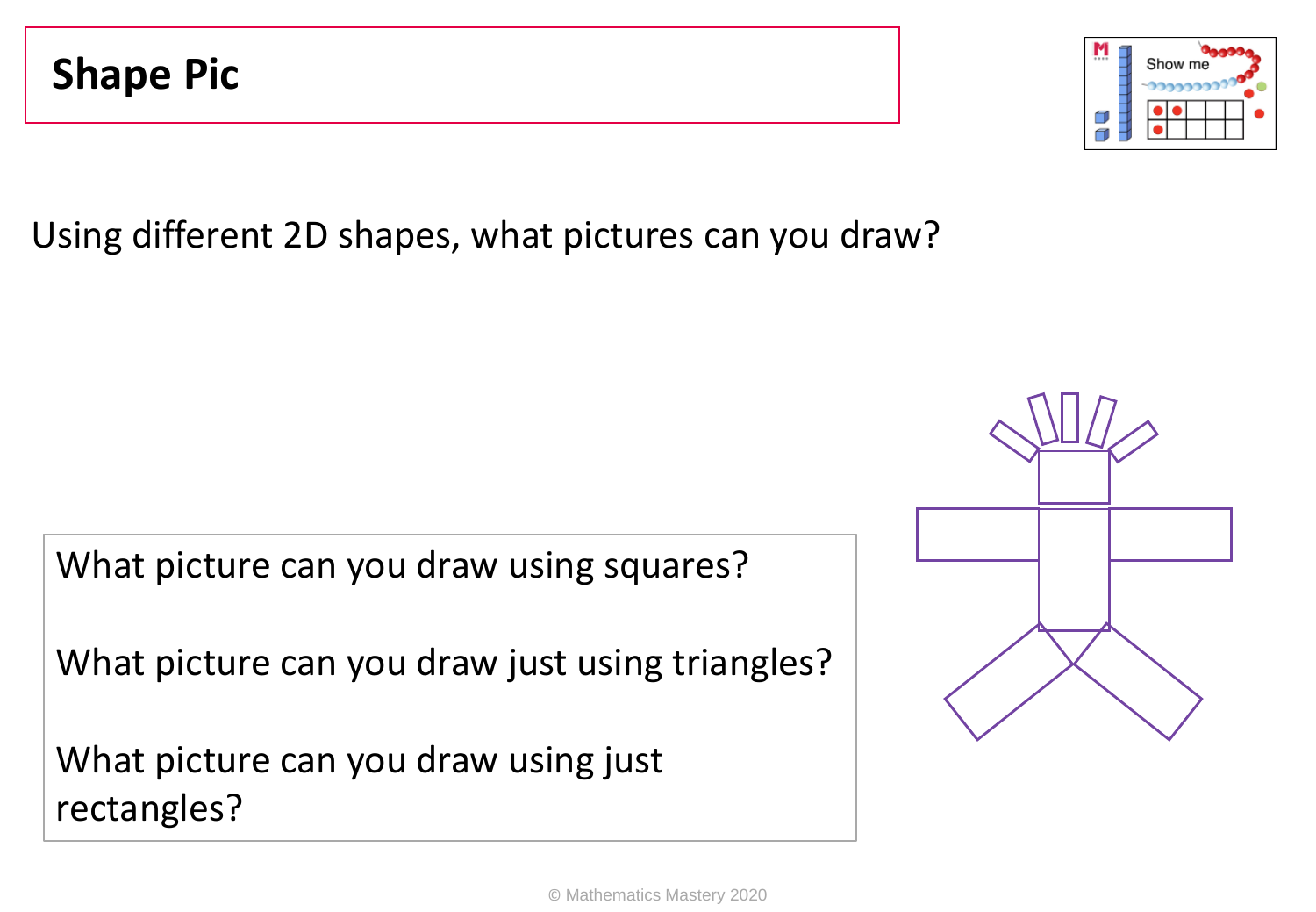

I draw four lines which join to create a shape. Two lines are parallel. What could my shape be?

I draw three lines. None of the lines are parallel. What could my shape be?

I draw five lines which join to create a shape. Two lines are perpendicular. What could my shape be?

I draw seven lines which join to create a shape. Two lines are parallel. What could my shape be?

Use the clues to draw the shapes using a ruler. What shapes do they make? Can they be made?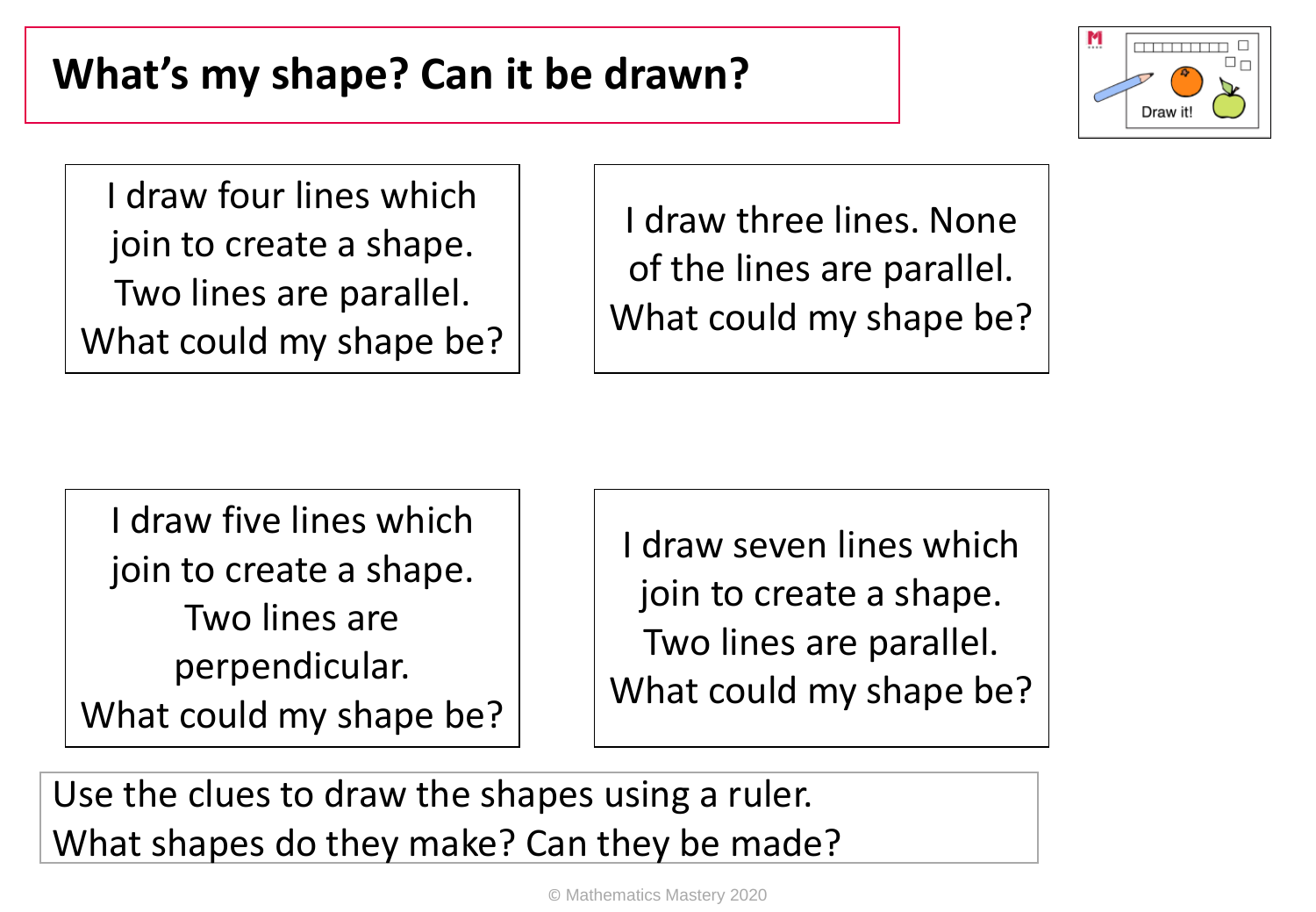### **Poly-possible?**



Is each one true or false? Show an example or if you think it is false, show how close you can get.



with two right angles



I can make a quadrilateral with three acute angles



I can make a triangle with an acute angles



I can make a quadrilateral with three acute angles



I can make a triangle with an acute angles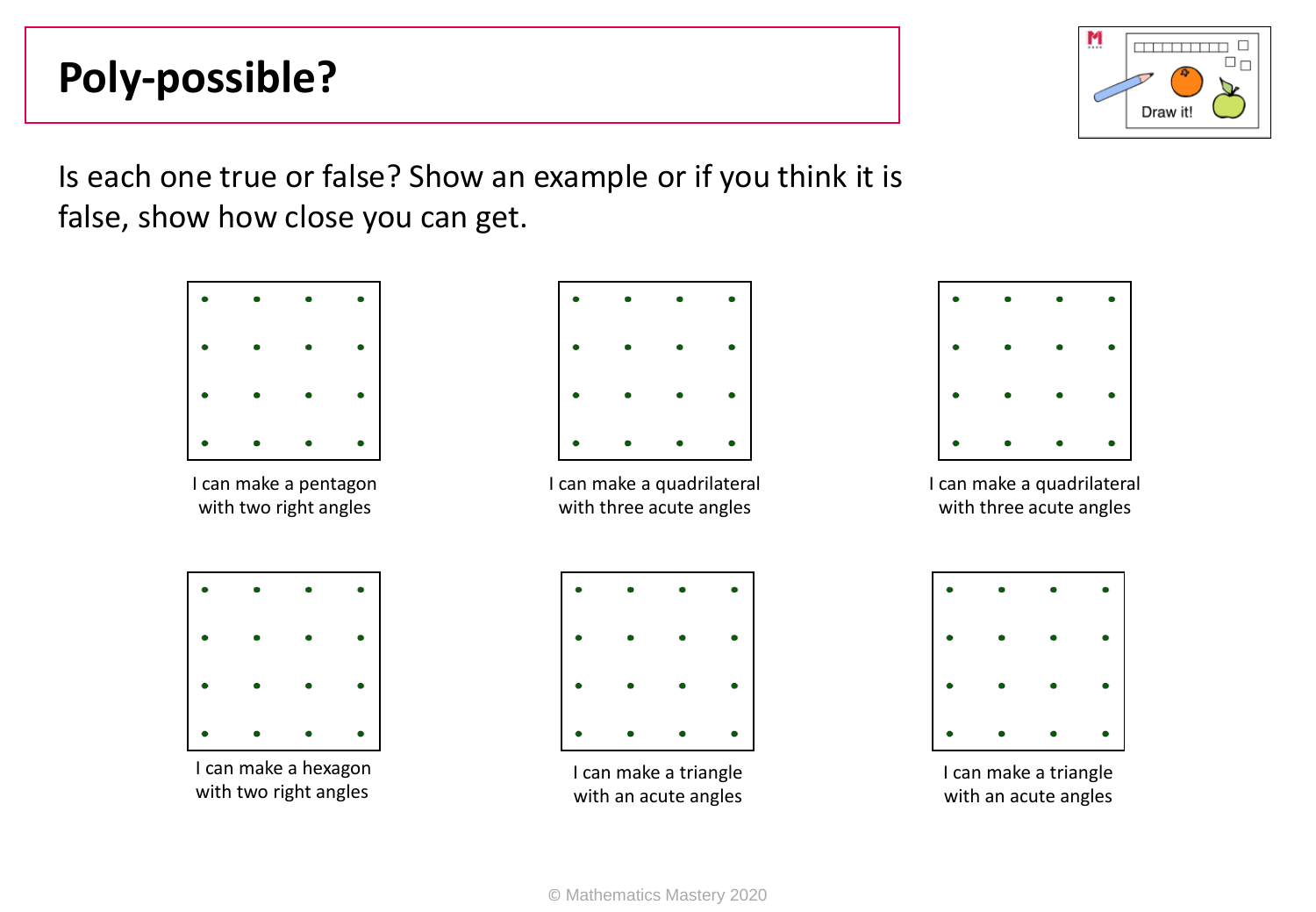#### **Cut the quads**

Using a piece of paper cut it in half diagonally from corner to

opposite corner.



How many different **quadrilaterals** can you create? Can you create any other polygons?

How are you going to record your solutions?





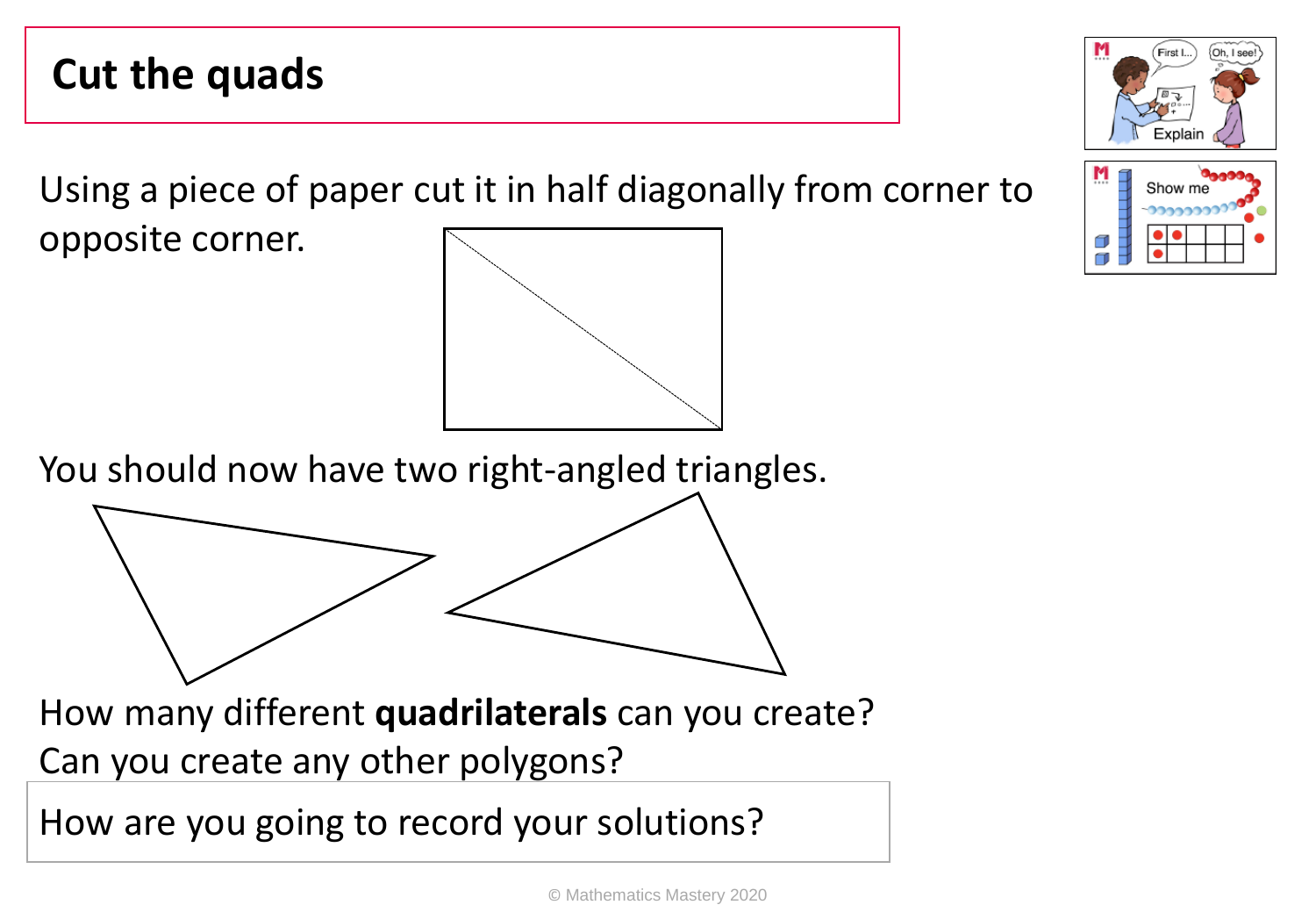

#### Complete the table with one example per instruction.

| Different shape, greater perimeter | Same shape, same perimeter,<br>different side lengths | Same shape, greater perimeter  |
|------------------------------------|-------------------------------------------------------|--------------------------------|
| Different shape, same perimeter    | Perimeter<br>ξ<br>$= 24 cm$<br>ம<br>7 cm              | Same shape, half the perimeter |
| Different shape, smaller perimeter | Same shape, same perimeter,<br>different side lengths | Same shape, smaller perimeter  |

Compare with a partner. What is the same? What is different?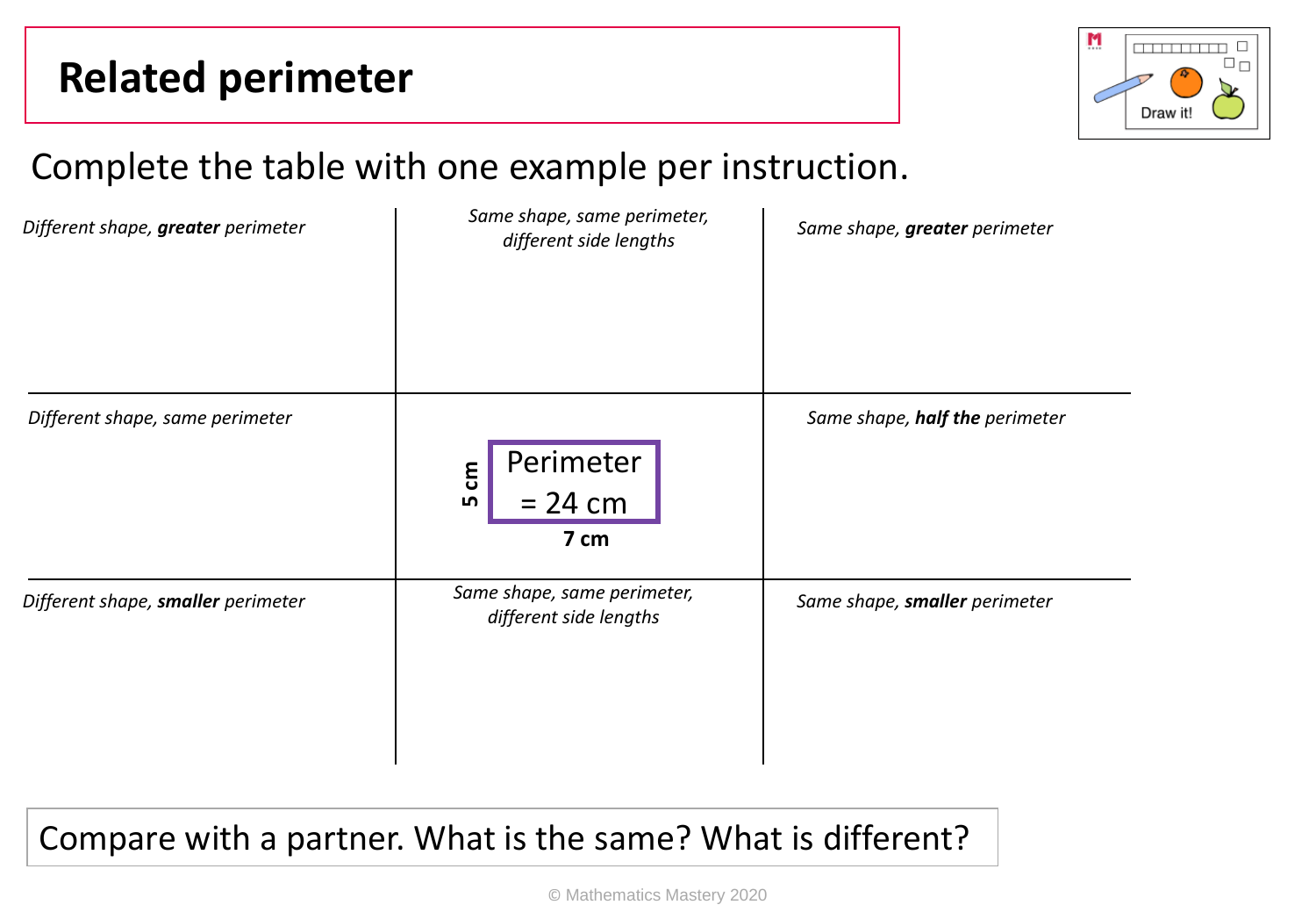### **Related perimeter – Adult Guidance**

https://vimeo.com/manage/39291657

**Purpose**: To provide opportunities for deliberate practice of calculating perimeter of 2-D shapes, with a focus on rectangles.

**Possible sequence of learning**: The task could be printed out or pupils could sketch their own grid. Pupils complete the grid, exploring rectangles with the same perimeter but different dimensions as well as rectangles and other 2-D shapes with perimeters greater than, less than and equal to 24 cm. Some pupils may need prompting to find a way in to the task: consider modelling one or two of the prompts, thinking aloud e.g. 'The perimeter of this rectangle must be smaller than 24 cm. The sides must be less than 5 cm and 7 cm. I could try 4 cm and 6 cm.' Some pupils may benefit from an adapted grid with some zones already completed. Consider making use of mini-plenaries to share and discuss different responses, considering what is the same and what is different.

#### **Adaptations**:

- The number of zones in the grid could be reduced to focus on one aspect e.g. only rectangles, only greater perimeters
- Shapes could be pre-populated for pupils to find the perimeter and check
- Examples of shapes could be provided for pupils to sort
- The criteria could be changed e.g. 'greater than 24 cm but less than 40 cm' or 'a perimeter five times greater'
- The task could be adapted to work with different units of measure, including mixed units

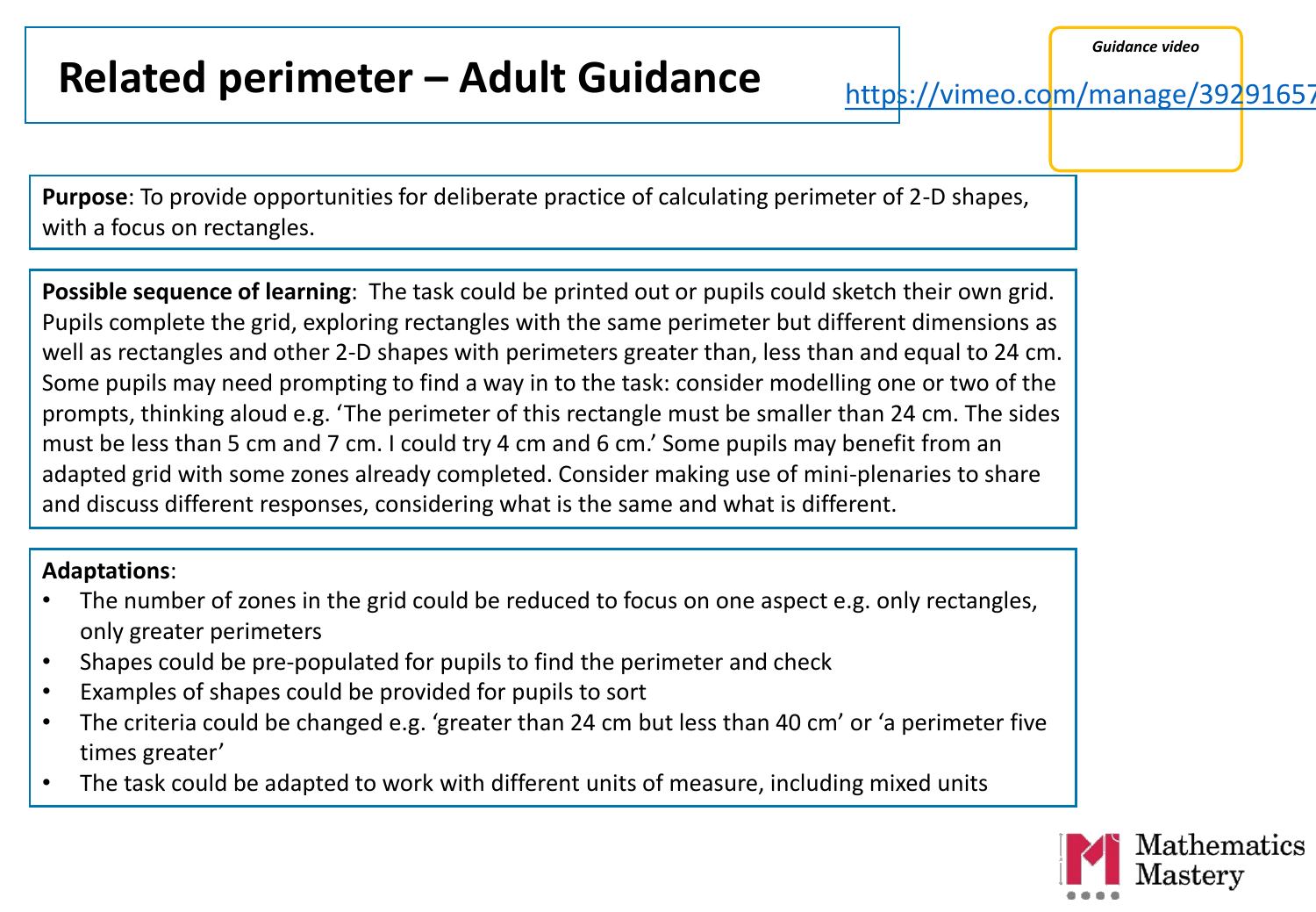<span id="page-19-0"></span>

What is known?

© Mathematics Mastery 2020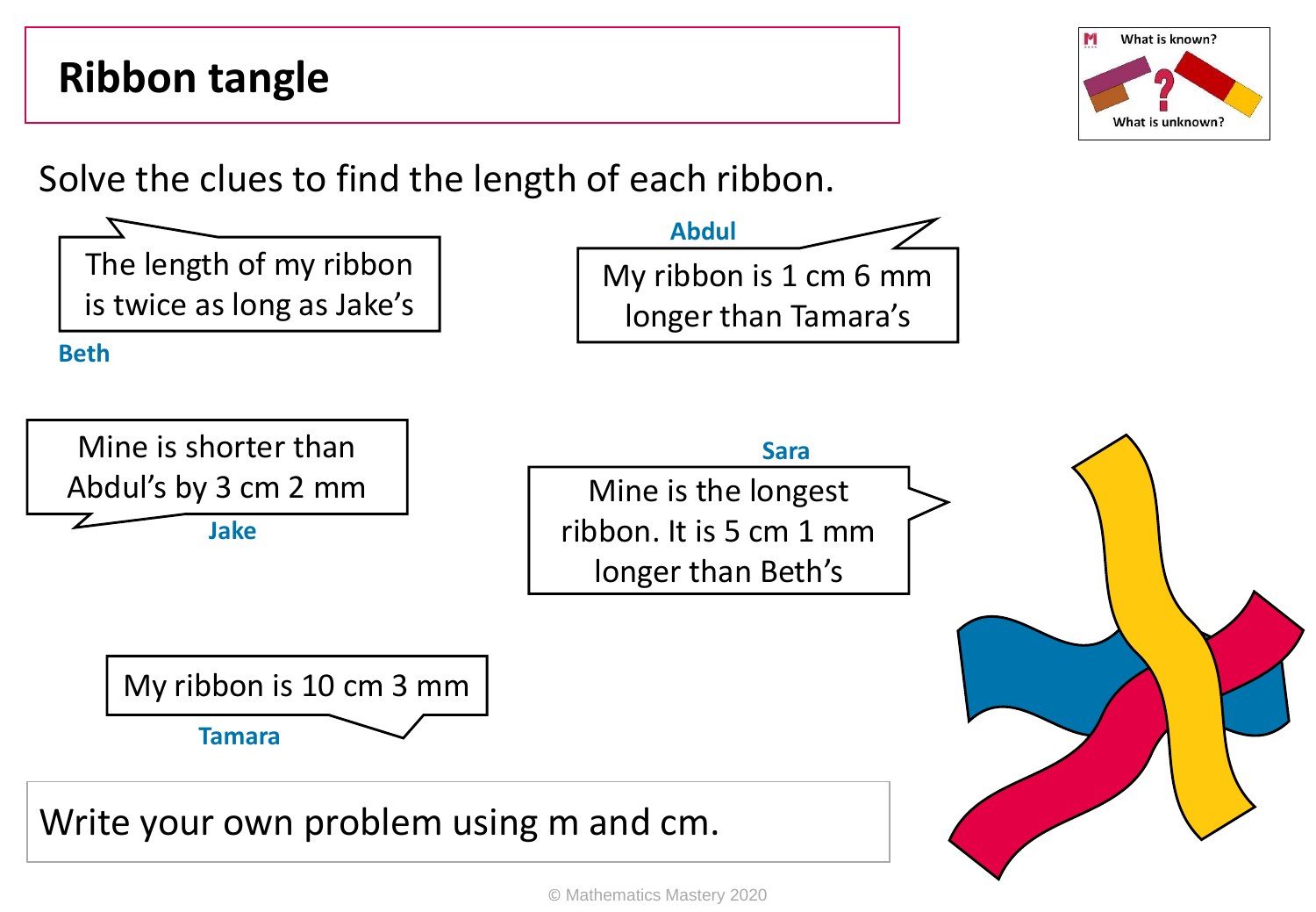### **Ribbon tangle – Adult Guidance**

**Purpose**: Pupils solve a problem relating to measure using comparison of length.

**Possible sequence of learning**: The task is designed to be presented to pupils using all the clues at once, with pupils working through and choosing their own starting point. Prompting pupils to discuss what they know and what they do not know will support them in selecting an appropriate order to solve the clues.

You may wish to adapt the introduction of the clues in order to scaffold pupils finding a solution. Revealing Abdul's clue, discussing what is needed in order to solve it before revealing Tamara's statement allows pupils to experience success before tackling the remaining clues.

**?** How might you encourage pupils to draw the problem in order to support understanding?

| <b>Solution:</b><br><b>Tamara:</b> 10 cm 3 mm | Abdul: $11 \text{ cm}$ 9 mm       | Jake: $8 \text{ cm}$ 7 mm |
|-----------------------------------------------|-----------------------------------|---------------------------|
| <b>Beth:</b> 17 mm 4 cm                       | <b>Sara:</b> $22 \text{ mm}$ 5 cm |                           |

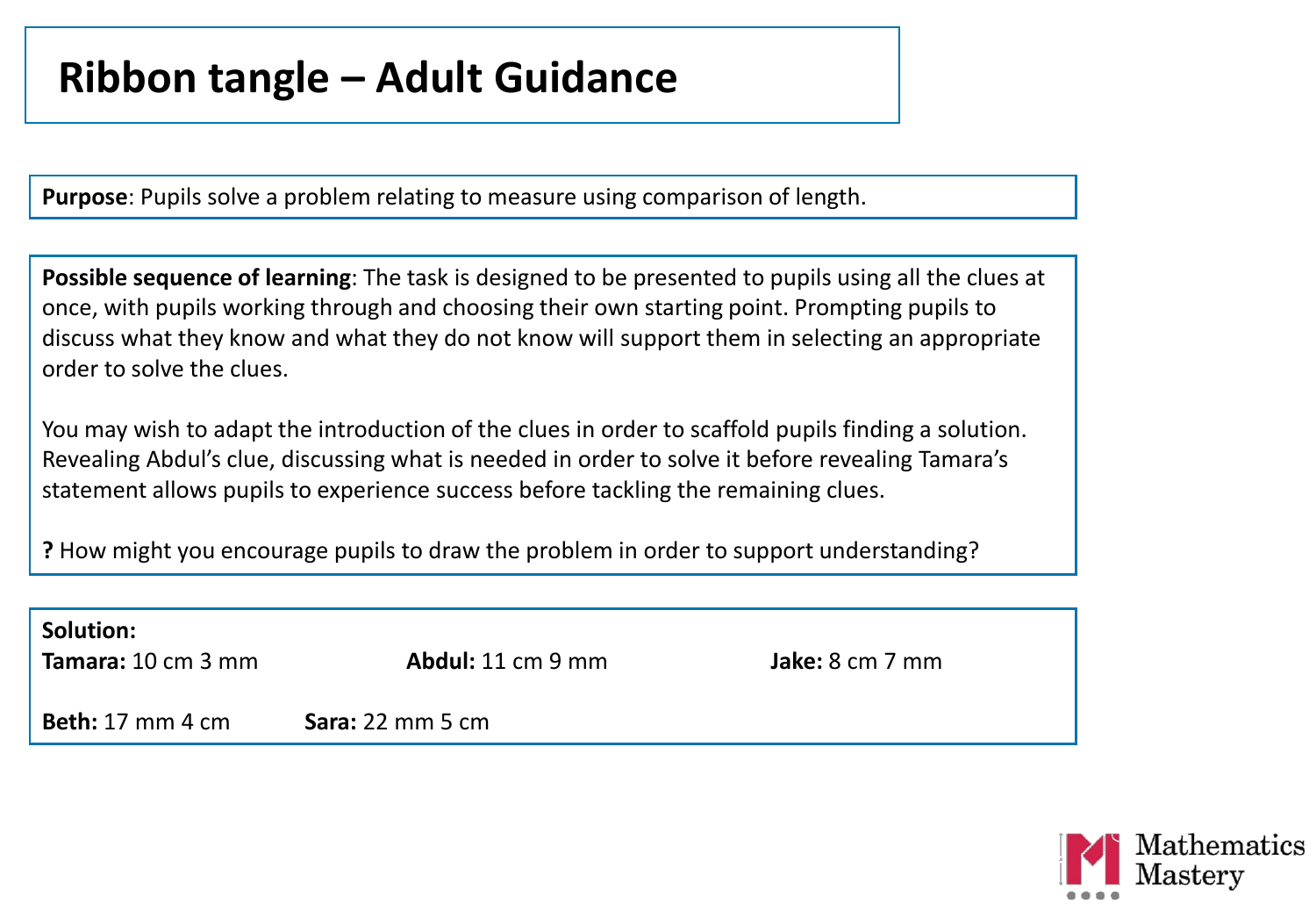### **What's in the container?**



Collect five different empty containers from around the house.

Estimate their capacity and arrange them in an order.

Explain how you've chosen to order them to someone else.

Now test your estimates by filling out and measuring using a jug the actual capacity.

| <b>Container</b> | <b>Estimated</b><br>capacity | <b>Actual</b><br>capacity | <b>Difference</b> |
|------------------|------------------------------|---------------------------|-------------------|
|                  |                              |                           |                   |
|                  |                              |                           |                   |
|                  |                              |                           |                   |
|                  |                              |                           |                   |
|                  |                              |                           |                   |

How close were your estimates? Calculate the difference between your estimates and the actual capacity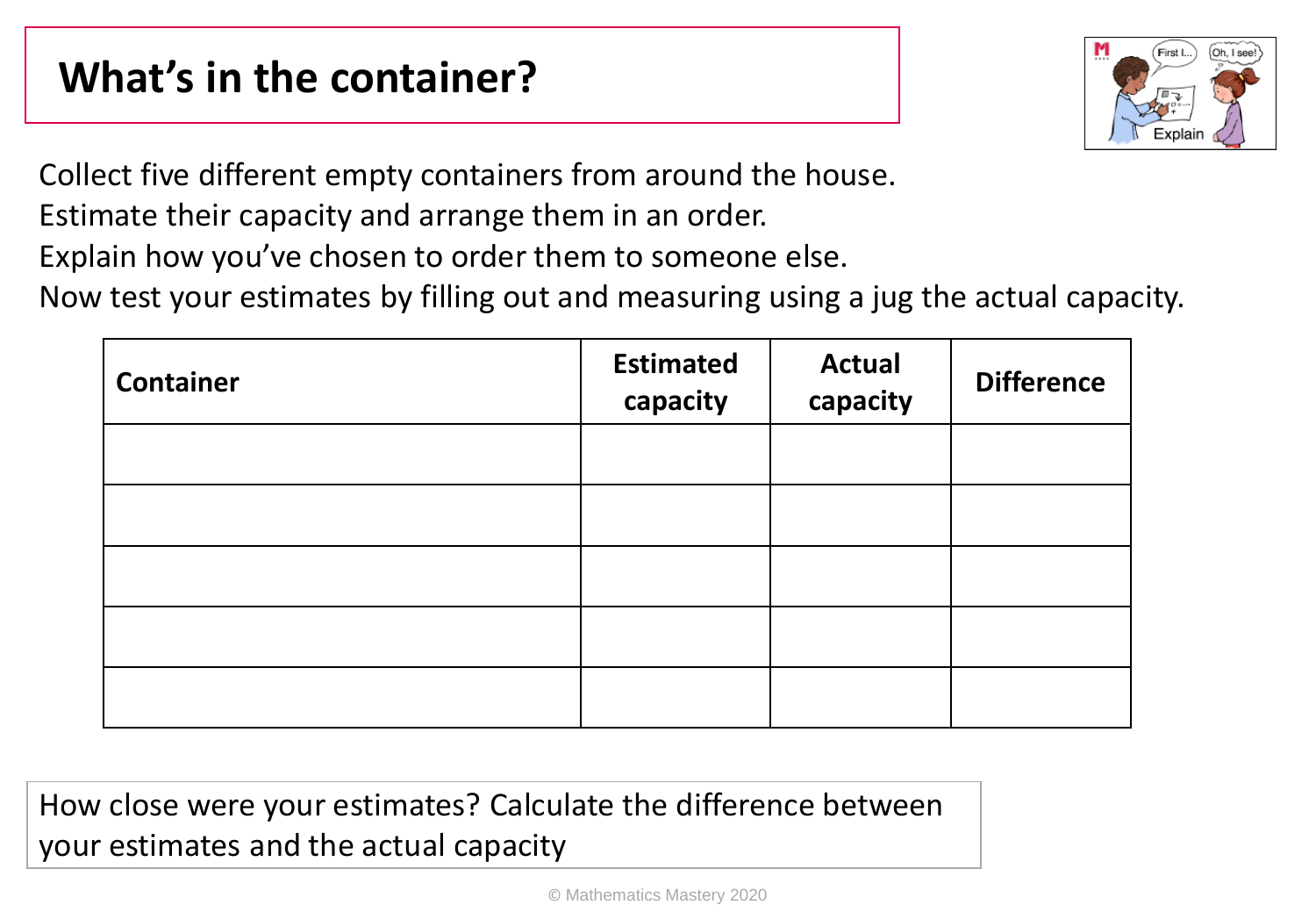#### **Snack attack!**

Look through your kitchen cupboards.

What's do you think is the total mass of your snacks and record your estimate.

Using the full mass of the snacks e.g. ignoring if a bag is half eaten for now, total up the mass and record.

Now estimate the mass of what is left.

Estimate: **Approximate total:** Approximate of what's left:

How do you think this will change over the next week?